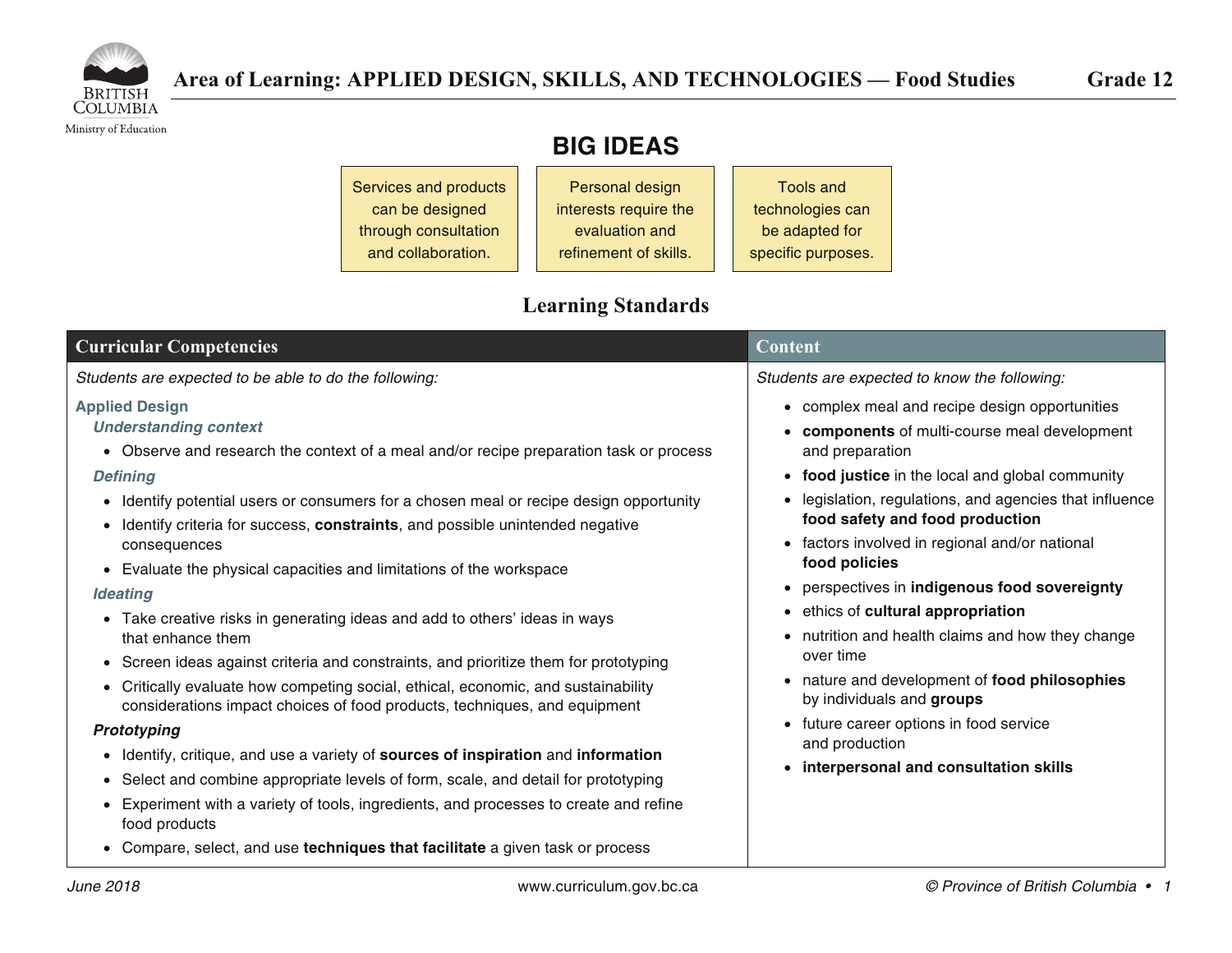

Ministry of Education

# **Learning Standards (continued)**

| <b>Curricular Competencies</b>                                                                                                                                       | <b>Content</b> |
|----------------------------------------------------------------------------------------------------------------------------------------------------------------------|----------------|
| <b>Testing</b>                                                                                                                                                       |                |
| • Identify and communicate with sources of feedback                                                                                                                  |                |
| Develop appropriate tests of the prototype                                                                                                                           |                |
| Evaluate and apply critiques to design and make changes                                                                                                              |                |
| <b>Making</b>                                                                                                                                                        |                |
| • Identify appropriate tools, technologies, food sources, processes, cost implications,<br>and time needed for production                                            |                |
| • Create food product, incorporating feedback from self, others, and prototype testing                                                                               |                |
| Share progress while making to gather feedback                                                                                                                       |                |
| <b>Sharing</b>                                                                                                                                                       |                |
| Decide how and with whom to share finished product<br>$\bullet$                                                                                                      |                |
| Critically reflect on their design thinking and processes, and identify new design goals<br>$\bullet$                                                                |                |
| Assess their ability to work effectively both individually and collaboratively, including<br>their ability to share and maintain an efficient co-operative workspace |                |
| • Identify and analyze new design possibilities, including how they or others might build<br>on their concept                                                        |                |
| <b>Applied Skills</b>                                                                                                                                                |                |
| • Apply safety procedures for themselves, co-workers, and consumers in both physical<br>and digital environments                                                     |                |
| Identify and assess skills needed for design interests, and develop specific plans<br>$\bullet$<br>to learn or refine them over time                                 |                |
| <b>Applied Technologies</b>                                                                                                                                          |                |
| • Explore existing, new, and emerging tools, technologies, and systems to evaluate<br>suitability for their design interests                                         |                |
| Evaluate impacts, including unintended negative consequences, of choices made<br>about technology use                                                                |                |
| • Analyze the role technologies play in societal change                                                                                                              |                |
| Examine how cultural beliefs, values, and ethical positions affect the development<br>$\bullet$<br>and use of technologies on a national and global level            |                |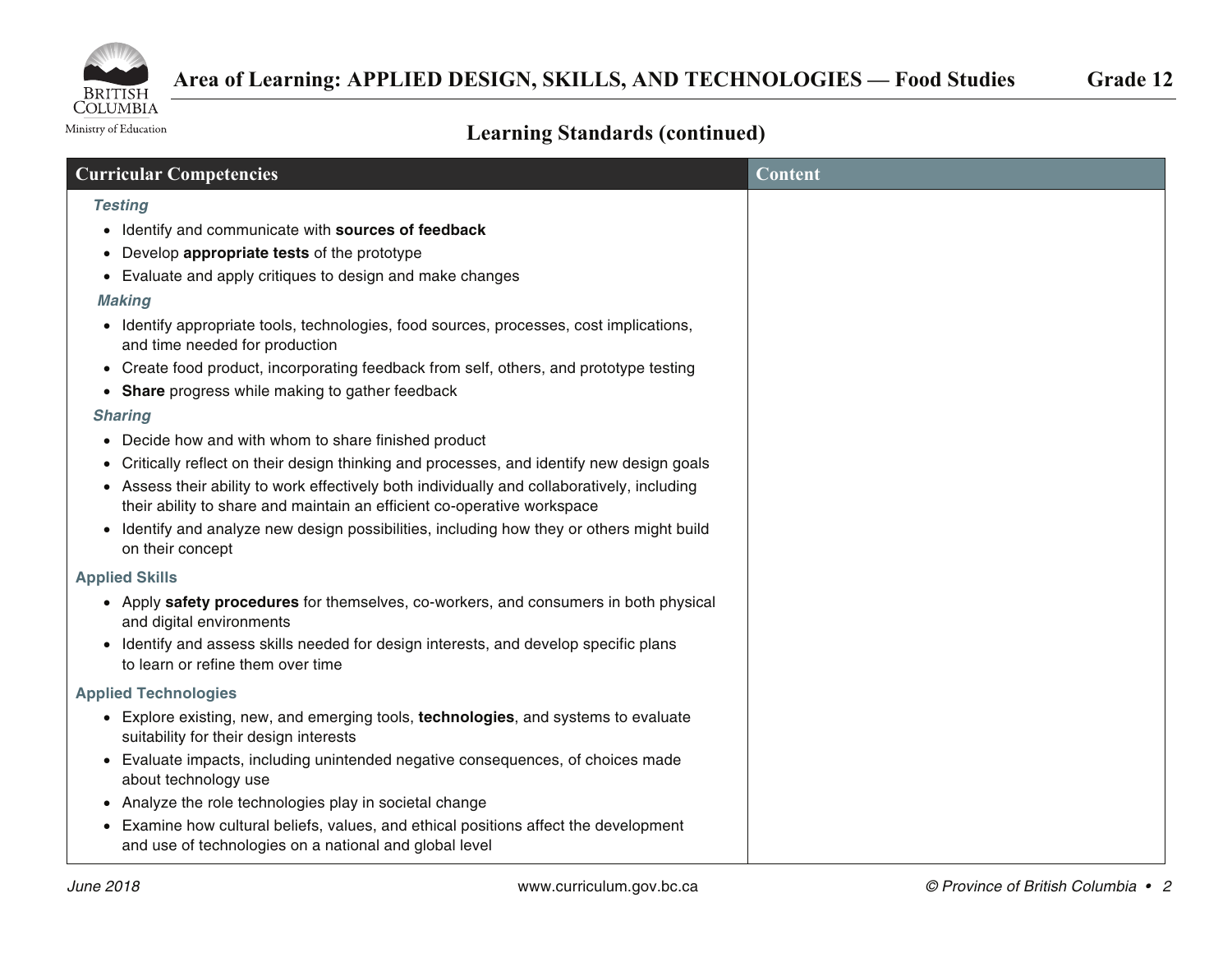### **APPLIED DESIGN, SKILLS, AND TECHNOLOGIES – Food Studies Curricular Competencies – Elaborations Grade 12 Grade 12 Grade 12**

- **constraints:** limiting factors, such as available technologies and resources, expense, space, materials, time, environmental impact
- *Prototyping***:** testing the steps or ingredients needed to create a food product, or creating test samples of a food product
- **sources of inspiration:** may include personal experiences, exploration of First Peoples perspectives and knowledge, the natural environment, places, cultural influences, social media, professionals
- **information:** for example, professionals; First Nations, Métis, or Inuit community experts; secondary sources; collective pools of knowledge in communities and collaborative atmospheres
- **techniques that facilitate:** For example, when is it of greater value to employ estimation or precision measurement, or use a convenience form of a food product?
- **sources of feedback:** may include peers; users; First Nations, Métis, or Inuit community experts; other experts and professionals both online and offline
- **appropriate tests:** for example, when to taste test, appropriate people to test, suitable product standards
- **Share:** may include tasting by others, giving away, or marketing and selling
- **safety procedures:** including food safety and sanitation, health, digital literacy
- **technologies:** tools that extend human capabilities